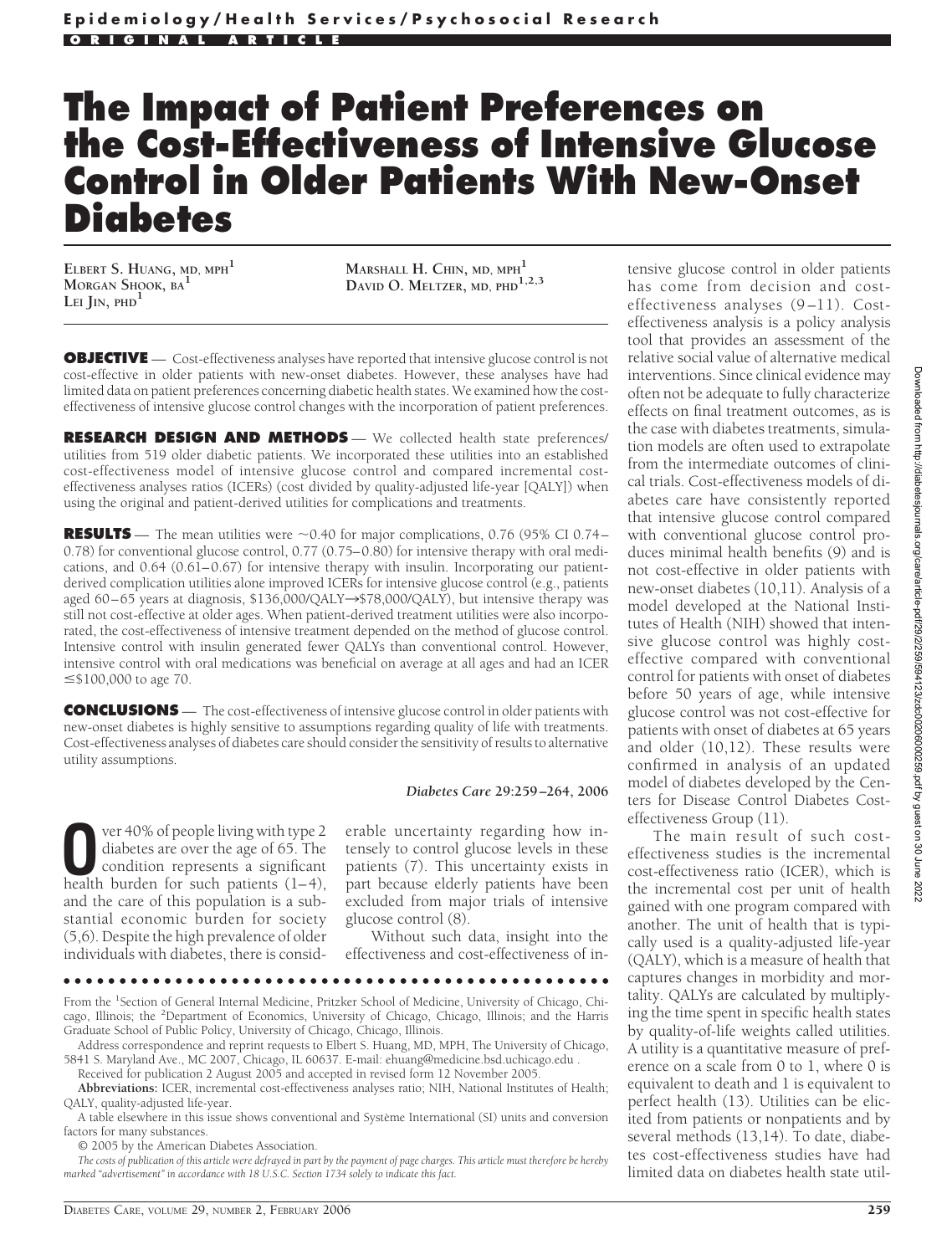#### *Cost-effectiveness of glucose control*

ities and have not routinely evaluated the sensitivity of results to alternative utilities for complications (10–12,15,16). The National Insitutes of Health (NIH) model used complication state utilities found in the literature that were obtained from patient and nonpatient populations, using several different utility elicitation methods (17–19). In the one sensitivity analysis that has been conducted, investigators found that the NIH model results for the overall diabetic population did not differ significantly whether or not quality-of-life adjustment for complications was included. However, no such analyses have ever been conducted for important subpopulations such as the elderly, for whom results may differ (10).

In addition, diabetes cost-effectiveness studies have, until very recently (20), generally assumed that life with intensive or conventional glucose control is equivalent to life in perfect health. This assumption does not acknowledge that achieving intensive glucose control typically requires greater use of insulin and multiple oral medications than otherwise would be required for conventional control (8,21). It also assumes that quality of life with therapies as distinct as insulin and metformin are equivalent (22). The quality-of-life impact of treatments may have a particularly large effect on the results of cost-effectiveness analyses of intensive glucose control because life with treatment is experienced by all patients, whereas the reduction in diabetes complications resulting from the treatment is experienced by only a minority of patients. This effect may be especially important for older patients who may have significant comorbid illnesses that further decrease their chances of experiencing longterm benefits.

We systematically obtained utilities from older diabetic patients and examined the impact of utilities for both complication and treatment health states on the results of the cost-effectiveness analysis of intensive glucose control in patients -65 years of age with new-onset diabetes.

# **RESEARCH DESIGN AND METHODS**

# Preferences of older diabetic patients

From December 2001 to January 2003, we collected preference data during faceto-face interviews with patients,  $\geq 65$ years of age, who were living with diabetes and attending the University of Chicago general medicine, endocrinology,

and geriatric clinics. Prospective subjects were identified through clinic scheduling software, and a diabetes diagnosis was confirmed through the medical record. We recruited by telephone, telephoning 1,067 patients and reaching 694, and completing interviews with 555 subjects.

Patients' utilities for blindness (no vision in either eye), end-stage renal disease requiring dialysis, lower-extremity amputation, conventional glucose control (one pill or single insulin injection with infrequent self-monitoring), intensive glucose control with oral therapy (two pills and periodic blood checks for side effects), and intensive glucose control with insulin (two insulin injections per day, daily home glucose monitoring, and severe hypoglycemic event every 2 years) were determined using time-tradeoff questions. For each time-tradeoff elicitation, patients were given a description of a health state and asked to consider life in that state. For the treatment utility questions, the subjects were asked to consider how the therapy would affect their daily lives and not consider the long-term effects of the treatments. During the time-tradeoff elicitation patients were asked to give their preference for 10 years in the health state of interest and a shorter period of time in perfect health. In a series of questions, using the ping-pong method, the time in perfect health was altered until the patient was indifferent between the two choices.

Medical records were abstracted for additional clinical data on current medications, comorbidities, and risk factor levels. The 519 individuals who completed all time-tradeoff questions and had complete chart abstraction data are the subjects of this analysis.

The results of the time-tradeoff questions are presented as means with 95% CIs. The differences between treatment utilities for individual patients were evaluated using paired *t* tests (SAS 8.1; SAS Institute, Cary, NC).

### Model of diabetes

We used a previously validated model of the cost-effectiveness of intensive glucose control for type 2 diabetes created at the NIH (courtesy of R. Eastman) (10,12). The model compares conventional and intensive glucose control, defined as therapies designed to produce  $HbA_{1c}$  (A1C) levels of 10 and 7.2%. This Monte Carlo simulation model is framed by simultaneous progression of disease through nephropathy, neuropathy, retinopathy,

cardiovascular disease, and mortality. Within a 1-year cycle length, patients move from one disease state to another or stay in the current disease state until death or age 95 (Microsoft Excel 2000; Microsoft, Seattle, WA; and @Risk 4.0 for Windows; Palisades, Newfield, NY). When multiple health states occurred, we used the minimum health state method, which entails using the lowest single treatment or complication utility present during a given year for a simulated patient when calculating a QALY (23).

We performed simulations, as previously described in published reports, for hypothetical patients with new-onset type 2 diabetes at age 60–90 years of age (10,12). Cohorts were divided into 5-year age-groups. For each specific model setting, we ran 10,000 iterations.

#### Sensitivity analysis: complication and treatment utilities

For our sensitivity analysis, all simulations compare intensive and conventional glucose control for the hypothetical group of older patients mentioned above. Holding all other model assumptions constant, we compared model results using *1*) original complication and treatment utilities, *2*) our patient-derived complication utilities but original treatment utilities, *3*) our patient-derived treatment utilities but original complication utilities, and *4*) our patient-derived utilities for both complication and treatment states. In the case of intensive glucose control, we separately evaluated the impact of the utility for life with intensive insulin and the utility for life with intensive oral medications. In both analyses, we assumed that the same treatment benefits  $(A1C = 7.2\%)$  and costs of intensive glucose control would be generated from intensive insulin and intensive oral medication therapy in comparison to conventional glucose control  $\overline{(A1C = 10\%)}$ .

For each unique combination of agegroup, utility assumptions, and glucose control treatment option, individual simulations were run for each of the 519 combinations of utilities available from our dataset. For each individual simulation, we again ran 10,000 iterations. Based on these simulation results, we calculated means and 95% CIs for the change in QALYs. In order to calculate 95% CIs for average incremental costeffectiveness ratios, we used nonparametric bootstrapping methods (24). The original simulation results were sampled with replacement to generate new data-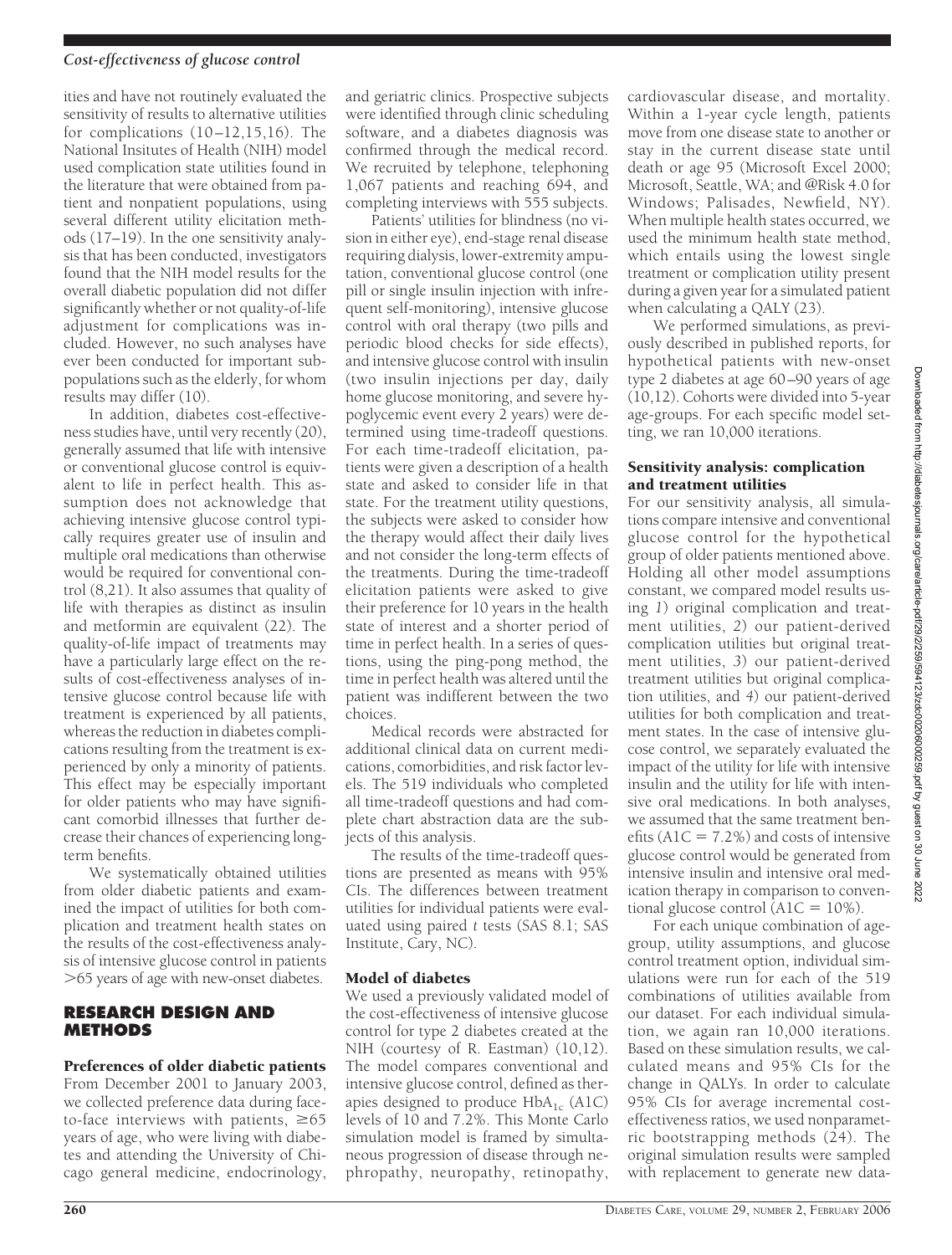**Table 1—***Comparison of original model and patient preferences for glucose control treatments and microvascular complications*

|                                             | Utilities for complications<br>Chronic renal<br>failure with |                                                                                                             |            | Utilities for treatments |                           |         |  |
|---------------------------------------------|--------------------------------------------------------------|-------------------------------------------------------------------------------------------------------------|------------|--------------------------|---------------------------|---------|--|
|                                             |                                                              |                                                                                                             |            | Conventional             | Intensive glucose control |         |  |
| Sources                                     | Blindness                                                    | hemodialysis                                                                                                | Amputation | glucose control          | Oral medications          | Insulin |  |
| Original model utilities<br>$(refs. 17-19)$ | 0.69                                                         | 0.61                                                                                                        | 0.80       |                          |                           |         |  |
| Patient utilities                           |                                                              | $0.39(0.36-0.42)$ $0.36(0.34-0.39)$ $0.45(0.42-0.48)$ $0.76(0.74-0.78)$ $0.77(0.75-0.80)$ $0.64(0.61-0.67)$ |            |                          |                           |         |  |

Data are means (95% CI), unless otherwise indicated.

sets with distinct average ICERs. This was repeated 1,000 times.

# **RESULTS**

# Survey patient characteristics

The mean age of interview subjects was 74. The majority was female (63%) and African American (79%). The mean duration of diabetes was 13 years. The mean A1C was 7.7, and 40% had a A1C  $\lt$ 7%. Forty percent of the group took insulin. Nineteen percent had diabetic nephropathy, 22% had diabetic neuropathy, and 15% had diabetic retinopathy.

# Utilities

The mean for each of the complication health state utilities was  $\sim 0.4$  in our study population and lower than utilities used in the original NIH model report (Table 1). For glucose control treatment states, the mean utilities were 0.76 (95% CI 0.74–0.78) for conventional glucose control, 0.77 (0.75–0.80) for intensive glucose control with oral medications, and 0.64 (0.61–0.67) for intensive glucose control with insulin. In comparisons of the treatment utilities, the only statistically significant difference was between utilities for conventional control and intensive glucose control with insulin (*P* 0.01).

# Model results

When using the original model utilities, intensive glucose control compared with conventional glucose control was most cost-effective in the youngest patients (60–65 years of age at disease onset) but became progressively less cost-effective as the age at diagnosis increased (Table 3, *column 2*). The ICER for intensive glucose control compared with conventional glucose control was \$136,000/QALY for patients 60–65 years of age and exceeded \$1,000,000/QALY after age 75.

When our patient-derived utilities for complications were incorporated, the difference in the QALYs generated under intensive versus conventional glucose control increased compared with those found in the original simulations (Table 2, *columns 3 and 4*). As a result, intensive glucose control became more costeffective compared with conventional glucose control with a mean ICER of \$78,000/QALY (95% CI 75,000/QALY-81,000/QALY) for patients 60–65 year of age (Table 3, *column 3*). However, the mean ICER remained over \$100,000 per QALY for patients >65 years of age at the time of diagnosis.

When we incorporated patient utilities for treatments, the change in QALYs and ICERs for the treatment comparisons varied depending on which intensive therapy utility was incorporated (Tables 2 and 3). When patient utilities for intensive glucose control with insulin were used, intensive glucose control consistently generated fewer QALYs than conventional glucose control, with 95% CIs clearly in the negative range for all agegroups. Intensive therapy with insulin was consistently less beneficial and more expensive than conventional glucose control. These findings remained the same regardless of whether we used the original or our patient-derived complication utilities.

In contrast, when the utility for intensive glucose control with oral medications was examined, the mean change in QALYs indicated that intensive glucose control was beneficial at all ages compared with conventional glucose control. In addition, the mean ICERs for these simulations decreased compared with those using the original utility assumptions. However, the CIs for the change in QALYs above age 65 still included negative numbers, indicating that intensive therapy with oral medications could still be harmful and, similarly, the CIs for ICERs in patients aged >65 years included the possibility that conventional therapy would be preferred to intensive

therapy. When our patient-derived complication utilities were also incorporated into these analyses, the intensive therapy was clearly beneficial up to age 70 with mean ICERs  $\leq$ \$100,000/QALY. Above 70 years of age at disease onset, the mean ICERs remained <\$160,000/QALY, but CIs still included the possibility that conventional therapy would be preferred to intensive therapy.

**CONCLUSIONS** — Prior cost-effectiveness studies of intensive glucose control in older patients have made assumptions regarding the quality of life with complications and treatments related to diabetes that have not been previously examined with data on actual patient preferences (10–12). Our study provides systematically collected patient preference data and illustrates the sensitivity of the results of cost-effectiveness analysis to the incorporation of patient preferences and to assumptions about the quality of life with treatments.

Our most striking findings relate to the utilities of life with treatments. Our patient-derived treatment utilities indicate that life with diabetes treatments is far from equivalent to perfect health and that the utilities for different treatments vary. Incorporating these treatment state utilities into the NIH model had a large impact on the change in QALYs and consequently on the ICER of intensive glucose control. The effect of treatment utilities depended on the definition of intensive glucose control used when eliciting utilities and on the difference between the utility for intensive and conventional glucose control. In particular, when intensive glucose control was defined as intensive therapy with insulin, intensive therapy was consistently less beneficial than conventional therapy. On the other hand, when intensive glucose control was defined solely as oral medications, intensive glucose control was on average ben-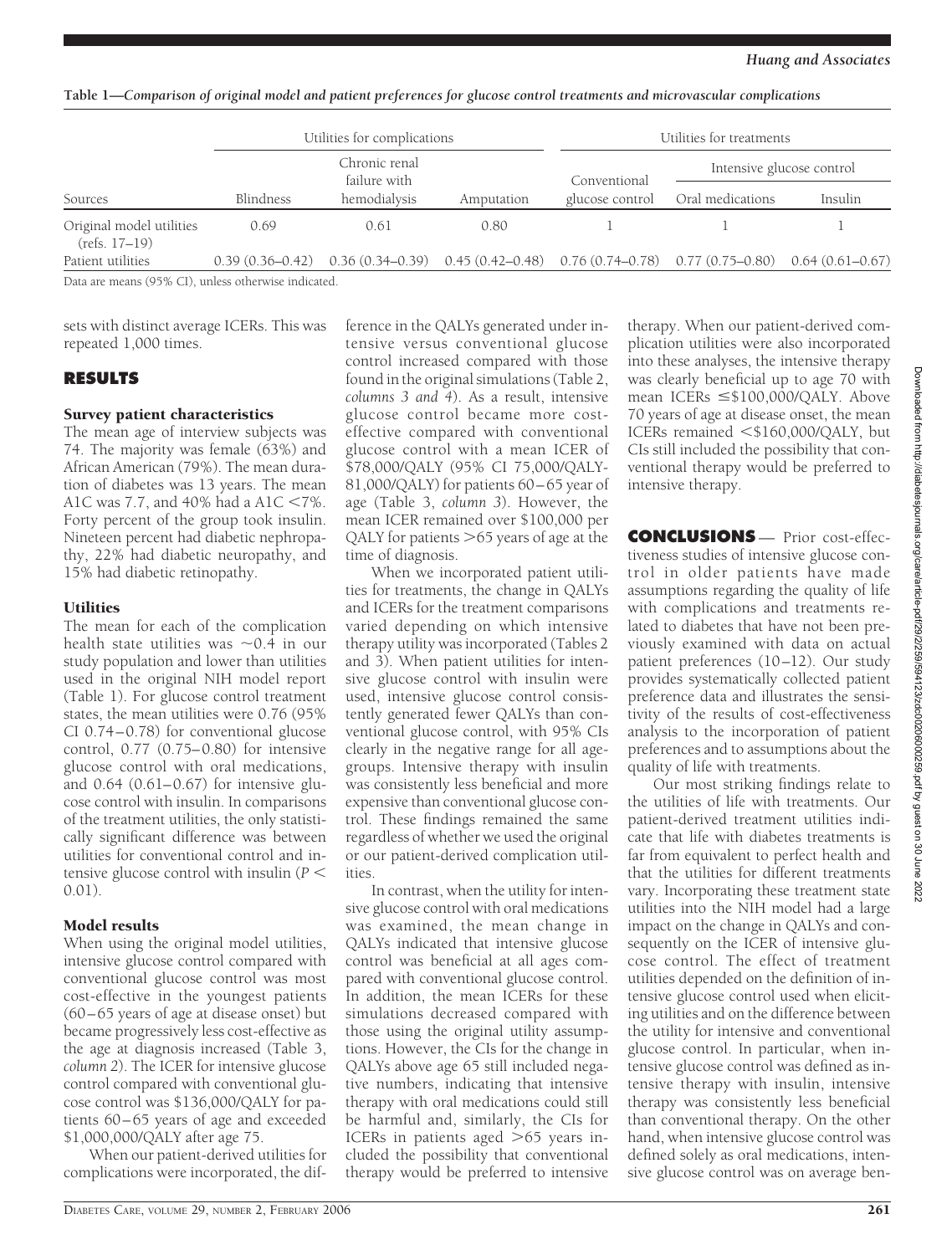# Impact of patient complication and treatment utilities on the difference in QALYs of intensive glucose control versus conventional glucose control in older patients\* Table 2—Impact of patient complication and treatment utilities on the difference in QALYs of intensive glucose control versus conventional glucose control in older patients\* **Table 2—**

| conventional glucose control for hypothetical patients, 65–90 years of age at disease onset. Insulin, utility for intensive glucose control with insulin used; orals, utility for intensive glucose control with oral medicati<br>Data are means (95% CIs). Columns 3–8 illustrate the impact of distinct combinations of original and patient utilities on the expected health benefit (difference in QALYs) of intensive glucose control versus<br>$0.14(0.003 - 0.28)$<br>Patient, orals<br>$0.24(0.07 - 0.41)$<br>Patient<br>$0.035 (-0.010 to 0.08)$<br>$0.060 (-0.029 to 0.15)$<br>$0.081 (-0.033 to 0.20)$<br>$0.046 (-0.019 to 0.11)$<br>$0.11 (-0.03 to 0.25)$<br>Patient, orals<br>$0.18(0.01 - 0.35)$<br>Original<br>$-0.28(-0.34 \text{ to } -0.23)$<br>$-0.57(-0.68 \text{ to } -0.46)$<br>$-0.96(-1.18 t0 - 0.75)$<br>$-0.84(-1.02 \text{ to } -0.67)$<br>$-0.71(-0.86 \text{ to } -0.57)$<br>$-0.41(-0.50 to -0.33)$<br>Patient, insulin<br>Patient<br>Treatment utilities<br>$-0.29(-0.34 \text{ to } -0.23)$<br>$-1.04$ ( $-1.25$ to $-0.82$ )<br>$-0.57(-0.69 to -0.46)$<br>$-0.73(-0.87 \text{ to } -0.58)$<br>$-0.42 (-0.50 to -0.34)$<br>$-0.88(-1.06 \text{ to } -0.70)$<br>Patient, insulin<br>Original<br>0.000557 (0.000527-0.000587)<br>$0.00256(0.00242 - 0.00270)$<br>$0.0104(0.0098 - 0.0109)$<br>$0.034(0.033 - 0.036)$<br>$0.206(0.198 - 0.213)$<br>$0.084(0.081 - 0.088)$<br><u>)riginal</u><br>Patient<br>0.0007<br>0.00021<br>Original<br>Inginal<br>0.0043<br>0.016<br>0.043<br>0.12<br>(in dollars)<br>Difference<br>in costs<br>16,036<br>4,154<br>2.185<br>4,962<br>9,897<br>7,310<br>60-65<br>(years)<br>Age at<br>$75 - 80$<br>$85 - 90$<br>$65 - 70$<br>$70 - 75$<br>$80 - 85$<br>onset<br>used |  |  | Complication utilities |                           |
|------------------------------------------------------------------------------------------------------------------------------------------------------------------------------------------------------------------------------------------------------------------------------------------------------------------------------------------------------------------------------------------------------------------------------------------------------------------------------------------------------------------------------------------------------------------------------------------------------------------------------------------------------------------------------------------------------------------------------------------------------------------------------------------------------------------------------------------------------------------------------------------------------------------------------------------------------------------------------------------------------------------------------------------------------------------------------------------------------------------------------------------------------------------------------------------------------------------------------------------------------------------------------------------------------------------------------------------------------------------------------------------------------------------------------------------------------------------------------------------------------------------------------------------------------------------------------------------------------------------------------------------------------------------------------------------------------------------------------------------|--|--|------------------------|---------------------------|
|                                                                                                                                                                                                                                                                                                                                                                                                                                                                                                                                                                                                                                                                                                                                                                                                                                                                                                                                                                                                                                                                                                                                                                                                                                                                                                                                                                                                                                                                                                                                                                                                                                                                                                                                          |  |  |                        |                           |
|                                                                                                                                                                                                                                                                                                                                                                                                                                                                                                                                                                                                                                                                                                                                                                                                                                                                                                                                                                                                                                                                                                                                                                                                                                                                                                                                                                                                                                                                                                                                                                                                                                                                                                                                          |  |  |                        |                           |
|                                                                                                                                                                                                                                                                                                                                                                                                                                                                                                                                                                                                                                                                                                                                                                                                                                                                                                                                                                                                                                                                                                                                                                                                                                                                                                                                                                                                                                                                                                                                                                                                                                                                                                                                          |  |  |                        |                           |
|                                                                                                                                                                                                                                                                                                                                                                                                                                                                                                                                                                                                                                                                                                                                                                                                                                                                                                                                                                                                                                                                                                                                                                                                                                                                                                                                                                                                                                                                                                                                                                                                                                                                                                                                          |  |  |                        |                           |
|                                                                                                                                                                                                                                                                                                                                                                                                                                                                                                                                                                                                                                                                                                                                                                                                                                                                                                                                                                                                                                                                                                                                                                                                                                                                                                                                                                                                                                                                                                                                                                                                                                                                                                                                          |  |  |                        |                           |
|                                                                                                                                                                                                                                                                                                                                                                                                                                                                                                                                                                                                                                                                                                                                                                                                                                                                                                                                                                                                                                                                                                                                                                                                                                                                                                                                                                                                                                                                                                                                                                                                                                                                                                                                          |  |  |                        | $0.096 (-0.018 to 0.21)$  |
|                                                                                                                                                                                                                                                                                                                                                                                                                                                                                                                                                                                                                                                                                                                                                                                                                                                                                                                                                                                                                                                                                                                                                                                                                                                                                                                                                                                                                                                                                                                                                                                                                                                                                                                                          |  |  |                        | $0.065 (-0.024 to 0.15)$  |
|                                                                                                                                                                                                                                                                                                                                                                                                                                                                                                                                                                                                                                                                                                                                                                                                                                                                                                                                                                                                                                                                                                                                                                                                                                                                                                                                                                                                                                                                                                                                                                                                                                                                                                                                          |  |  |                        | $0.048 (-0.017 to 0.11)$  |
|                                                                                                                                                                                                                                                                                                                                                                                                                                                                                                                                                                                                                                                                                                                                                                                                                                                                                                                                                                                                                                                                                                                                                                                                                                                                                                                                                                                                                                                                                                                                                                                                                                                                                                                                          |  |  |                        | $0.037 (-0.008 to 0.082)$ |
|                                                                                                                                                                                                                                                                                                                                                                                                                                                                                                                                                                                                                                                                                                                                                                                                                                                                                                                                                                                                                                                                                                                                                                                                                                                                                                                                                                                                                                                                                                                                                                                                                                                                                                                                          |  |  |                        |                           |

eficial across all age-groups and costeffective for the youngest patients.

Apart from the effects of treatment utilities, incorporating patient-derived utilities for major complications improved the cost-effectiveness of intensive glucose control for older patients with new diabetes. This occurred because our patient-derived utility values were lower than those used in the original NIH model (10,12). Our utilities for complications likely differ from prior preference measures because of differences in methods of utility ascertainment. The original utilities were acquired by diverse methods (17– 19), while we used the time trade-off method to assess all of our utilities, providing a single, theoretically grounded, and widely accepted basis for the utilities in our analysis.

These results have implications for the conduct of cost-effectiveness analyses in type 2 diabetes. For older individuals and the general population of diabetic patients, future cost-effectiveness studies of diabetes-related treatments should incorporate formal sensitivity analyses of both treatment and complication state utilities. In particular, our results suggest that assumptions regarding the quality of life with treatments deserve careful examination. The assumption in earlier models that quality of life with different glucose control therapies is equivalent to life in perfect health was based on quality-of-life data from clinical trial populations, which showed that the overall quality of life of patients was altered most significantly by complications and much less by treatment assignment (25). This assumption is challenged not only by our study results but also by studies that show that the quality of life of diabetic patients who do not have complications is not equivalent to perfect health (26) and that increasing complexity of glucose therapies is associated with lower quality-of-life scores (27,28). The key insight that has not been recognized in previous cost-effectiveness analyses studies is that the negative quality-of-life effects of a treatment can outweigh its benefits over a population. In the case of diabetes, 30 patients need to be treated with intensive glucose control to prevent a diabetes-related outcome (8). All 30 will experience the burden of the treatment while only one will make a gain in quality of life.

Our findings also have important implications for quality-of-care policies as well as for the routine care of older patients with diabetes. From a policy per-

# *Cost-effectiveness of glucose control*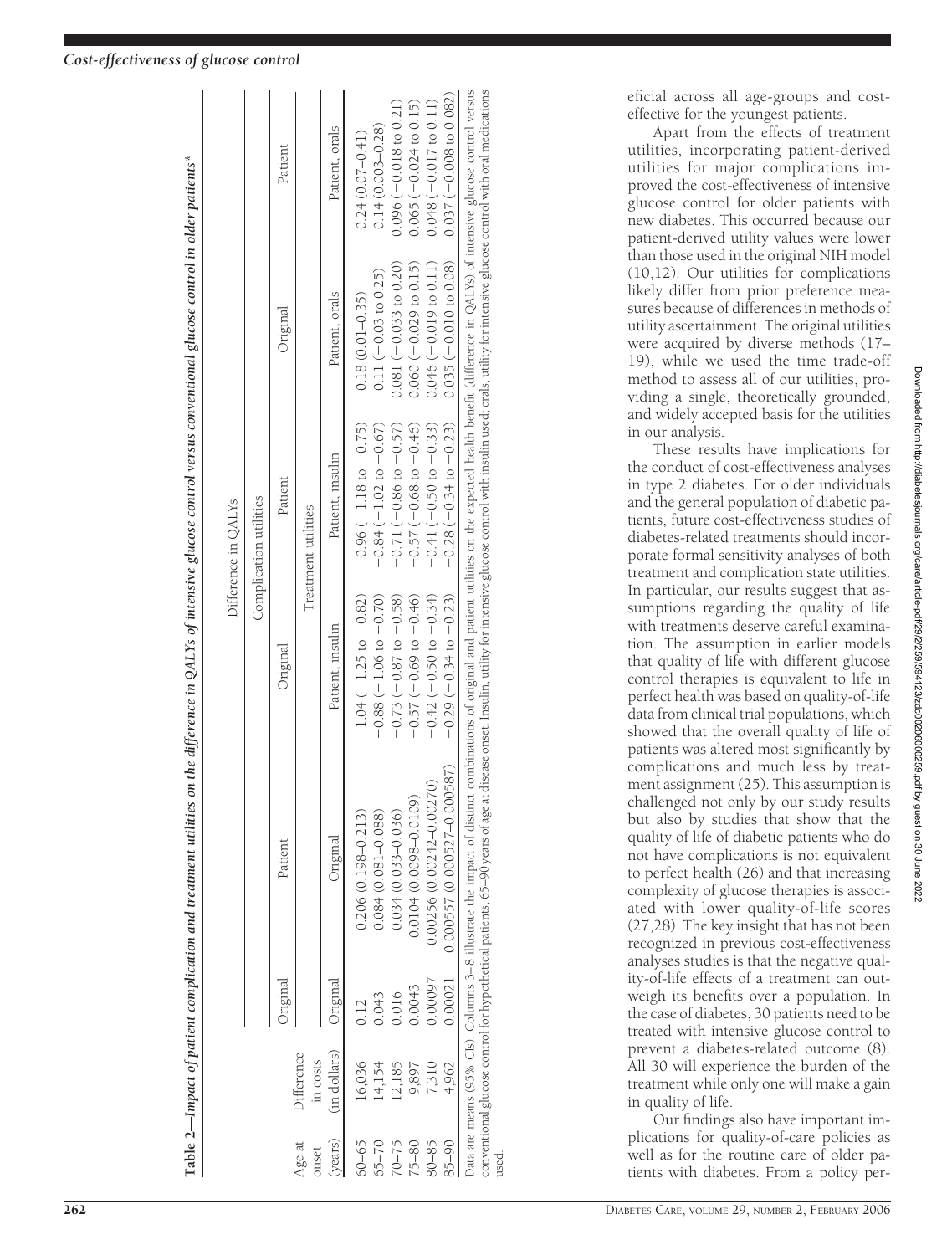|              | Incremental cost-effectiveness ratio |                     |                  |                     |                        |                        |  |  |
|--------------|--------------------------------------|---------------------|------------------|---------------------|------------------------|------------------------|--|--|
|              | Complication utilities               |                     |                  |                     |                        |                        |  |  |
|              | Original                             | Patient             | Original         | Patient             | Original               | Patient                |  |  |
| Age at onset |                                      |                     |                  | Treatment utilities |                        |                        |  |  |
| (years)      | Original                             | Original            | Patient, insulin | Patient, insulin    | Patient, orals         | Patient, orals         |  |  |
| $60 - 65$    | 136                                  | 78 (75-81)          | Dom.             | Dom.                | $90(38 - 537)$         | $67(39 - 209)$         |  |  |
| $65 - 70$    | 328                                  | $168(161-176)$      | Dom.             | Dom.                | $127$ (Dom. $-987$ )   | $101(39 - 670)$        |  |  |
| $70 - 75$    | 746                                  | 354 (339-371)       | Dom.             | Dom.                | $149$ (Dom. $-1,470$ ) | $127$ (Dom. $-834$ )   |  |  |
| $75 - 80$    | 2.284                                | $953(907-1.006)$    | Dom.             | Dom.                | $165$ (Dom. $-1.200$ ) | 152 (Dom. $-1,294$ )   |  |  |
| 80-85        | 7,544                                | 2,852 (2,709-3,019) | Dom.             | Dom.                | $159$ (Dom. $-1,602$ ) | $152$ (Dom. $-1,281$ ) |  |  |
| $85 - 90$    | 24,205                               | 8,912 (8,446-9,449) | Dom.             | Dom.                | $142$ (Dom. $-1,190$ ) | $134$ (Dom. $-931$ )   |  |  |

**Table 3—***Impact of patient complication and treatment utilities on the incremental cost-effectiveness ratio of intensive glucose control versus conventional glucose control in older patients\**

Data are means (95% CI) in thousands of dollars/QALY, unless otherwise indicated. \*Columns 2–7 illustrate the impact of distinct combinations of original and patient utilities on the relative cost-effectiveness of intensive glucose control versus conventional glucose control for hypothetical patients 65–90 years of age at disease onset. Dom., dominated (the alternative therapy is both harmful and more expensive); insulin, utility for intensive glucose control with insulin used; orals, utility for intensive glucose control with oral medications used.

spective, current attempts to measure the quality of diabetes care (29) or create incentives to improve diabetes care generally do not acknowledge the clinical heterogeneity of older diabetic patients (30) or the quality-of-life burden of treatments (22). Policies that promote the uniform achievement of general population goals for all diabetic patients, regardless of age, comorbidities, and preferences, run the risk of delivering intensive care to all patients even when it may not be clinically beneficial or cost-effective. In recent years, multiple diabetes care guidelines (7), including those published by the American Diabetes Association (31), have acknowledged the heterogeneity of older patients and specifically recommended that care of patients  $>$ 65 years of age be individualized. Our results indicate that a key component of individualizing diabetes care should be the acknowledgment of a patient's perceptions of the quality-oflife effects of various treatment options.

Several limitations of this study should be considered when interpreting these results. The preferences were elicited in a largely urban, African-American patient population attending an academic medical center. To the extent that preference measurements are specific to certain subpopulations of older diabetic patients, either by specific ethnicity, age, or current treatment, this may limit the generalizability of these findings. Next, the validity of utility measurements cannot be directly assessed because there is no gold standard for preference measurement. However, the order of our utility measurements has face validity and our utility elicitation

methods represent a more direct measure of preference (32). Lastly, we utilized an older model of type 2 diabetes and did not substantially update the model. Current model assumptions regarding the difference between conventional and intensive glucose control may exaggerate the size of the benefits of intensive control and lower the incremental cost-effectiveness ratio of this therapy. Despite these potential limitations, our study does indicate that the incorporation of patient preferences can influence the results of this classic costeffectiveness analysis. Whether patient preferences will have the same impact in other models that assess smaller differences in glucose control, in evaluations of other treatments such as intensive blood pressure or cholesterol lowering, or in nonelderly patient populations needs to be confirmed in future studies (11).

We have found that incorporating patient-derived preferences regarding complications and treatments of diabetes has important effects on the cost-effectiveness of glucose control in older type 2 diabetic patients. In particular, the model results are sensitive to the incorporation of utilities for the various glucose control therapies, and the exact definition of what constitutes intensive glucose control is an important determinant of the effect of including these treatment utilities. Future cost-effectiveness analysis that incorporates detailed analysis of patient preferences concerning both complications and treatments will provide important information on the value of individualizing the intensity of diabetes care in the burgeon-

ing population of patients >65 years of age.

**Acknowledgments**— This study was supported by a National Institute on Aging R01 (R01 AG17872-01 to M.S., M.H.C., D.O.M.), a National Institute on Aging Geriatric Academic Program Award (K12 AG00488-10 to E.S.H.), a National Institute on Aging Career Development Award (K23 AG021963-01A1 to E.S.H.), National Institute of Diabetes and Digestive and Kidney Diseases Diabetes Research and Training Center (P60 DK20595 to E.S.H., D.O.M., M.H.C., L.J., and M.S.), CDC-PEP U36-CCU319276 (to E.S.H. and D.O.M.), the Chicago Center of Excellence in Health Promotion Economics (to E.S.H., M.H.C., and D.O.M.), and two Robert Wood Johnson Generalist Physician Faculty Scholar Awards (to M.H.C. and D.O.M.).

#### **References**

- 1. Cowie CC, Eberhardt MS: Sociodemographic characteristics of persons with diabetes. In *Diabetes in America.* Harris M, Ed. Bethesda, Maryland, National Institutes of Health, 1995, p. 85–116
- 2. Nathan DM, Singer DE, Godine JE, Perlmuter LC: Non-insulin-dependent diabetes in older patients: complications and risk factors. *Am J Med* 81:837–842, 1986
- 3. Nathan DM, Meigs JB, Singer DE: The epidemiology of cardiovascular disease in type 2 diabetes mellitus: how sweet it is: or is it? *Lancet* 350 (Suppl. 1):S14–S19, 1997
- 4. Kuller LH: Stroke and Diabetes. In *Diabetes in America.* 2nd ed. Harris M, Ed. Bethesda, Maryland, National Institutes of Health, 1995, p. 449–456
- 5. American Diabetes Association: Economic costs of diabetes in the U.S. in